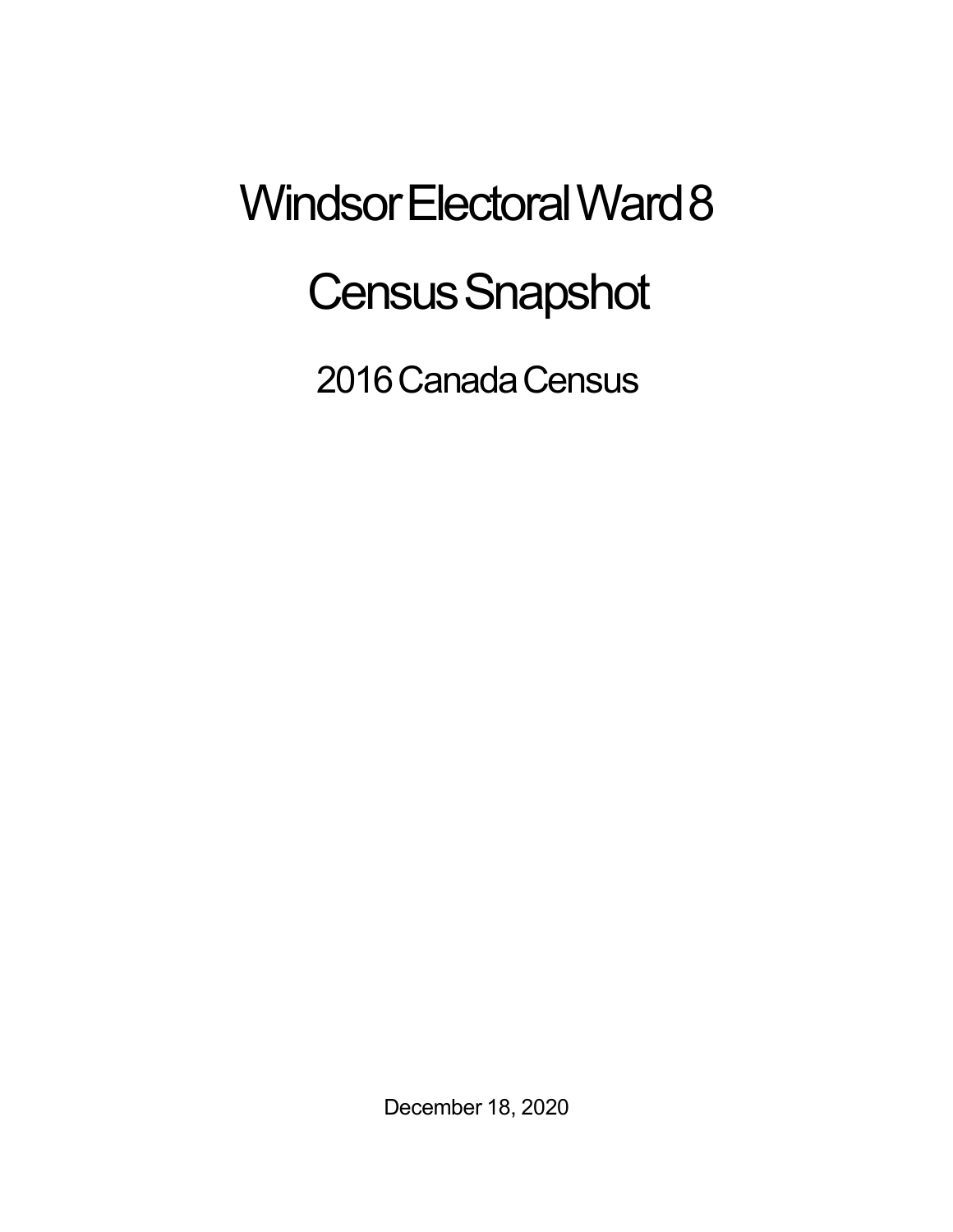## **Table of Contents**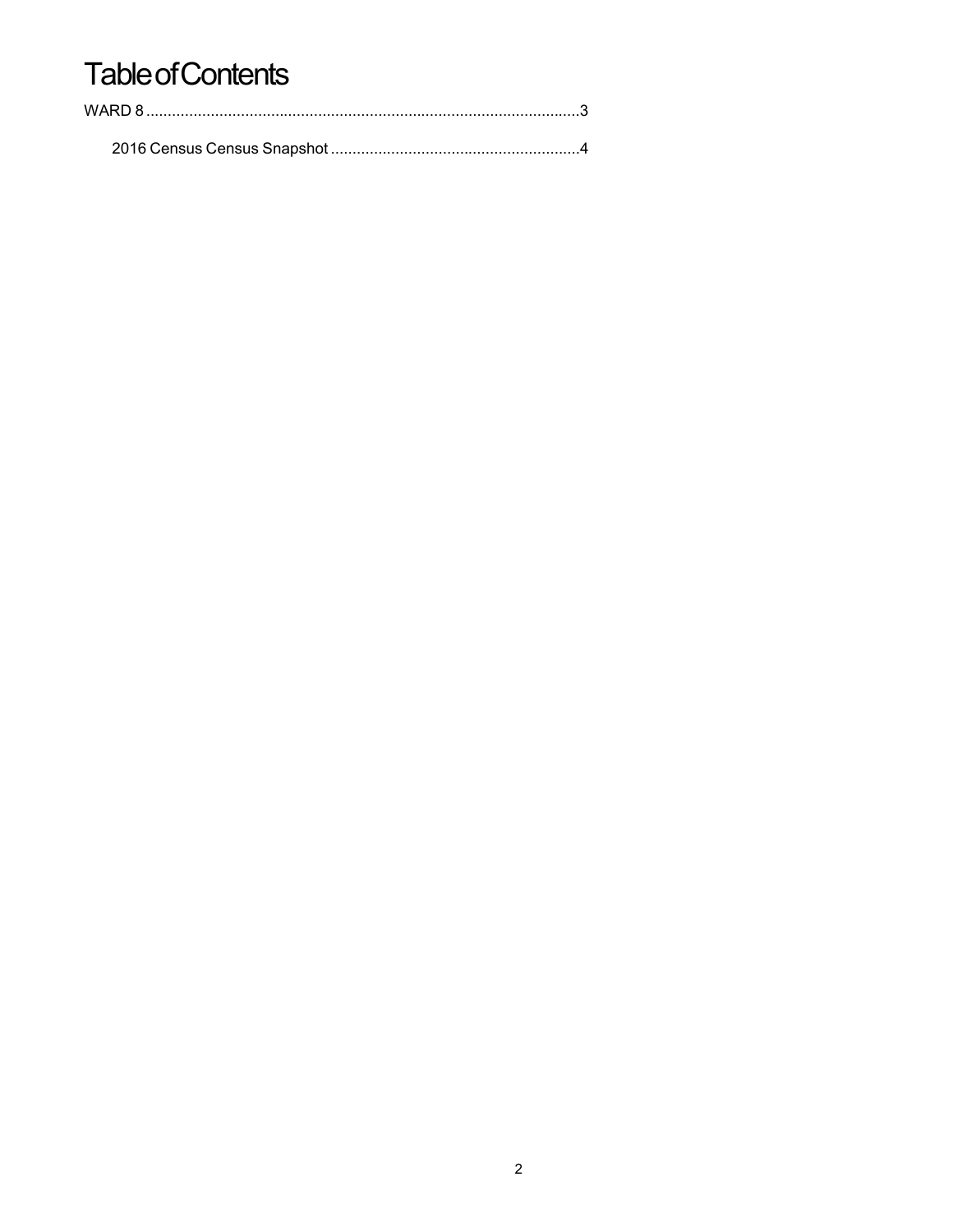## WARD 8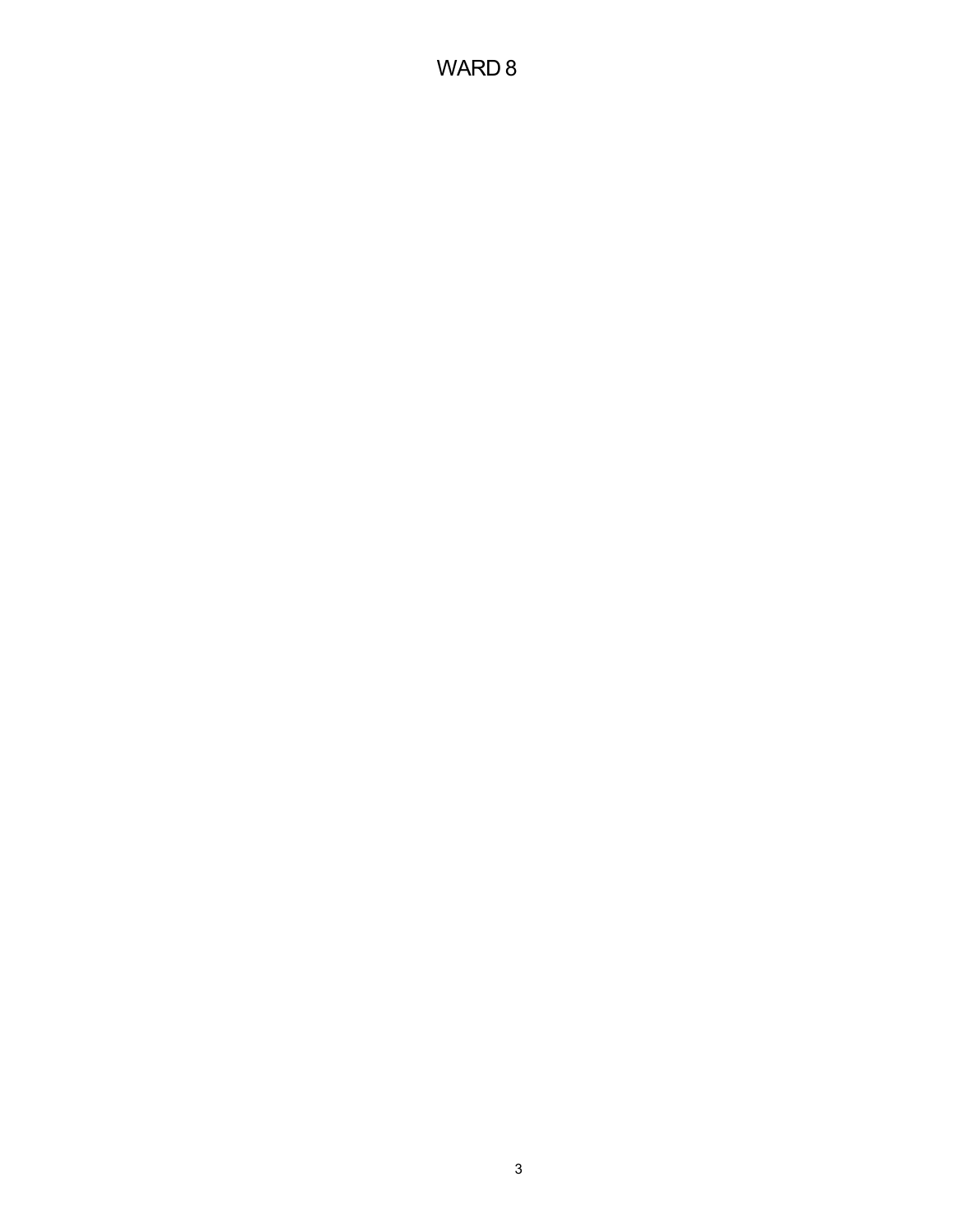## 2016 Census Census Snapshot

| 2016 Census<br><b>Census Snapshot</b> | <b>WARD 8</b> |     |
|---------------------------------------|---------------|-----|
|                                       |               | %   |
| <b>Total Population</b>               | 19,071        |     |
| Males                                 | 8,953 47%     |     |
| Females                               | 10,117        | 53% |
|                                       |               |     |
| <b>2016 Population by Age</b>         | 19,071        |     |
| 0 to 4 years                          | 1,169         | 6%  |
| 5 to 9 years                          | 1,192         | 6%  |
| 10 to 14 years                        | 1,197         | 6%  |
| 15 to 19 years                        | 1,222         | 6%  |
| 20 to 24 years                        | 1,209         | 6%  |
| 25 to 29 years                        | 1,178         | 6%  |
| 30 to 34 years                        | 1,128         | 6%  |
| 35 to 39 years                        | 1,095         | 6%  |
| 40 to 44 years                        | 1,144         | 6%  |
| 45 to 49 years                        | 1,188         | 6%  |
| 50 to 54 years                        | 1,343         | 7%  |
| 55 to 59 years                        | 1,357         | 7%  |
| 60 to 64 years                        | 1,184         | 6%  |
| 65 to 69 years                        | 1,087         | 6%  |
| 70 to 74 years                        | 841           | 4%  |
| 75 to 79 years                        | 693           | 4%  |
| 80 to 84 years                        | 448           | 2%  |
| 85 to 89 years                        | 217           | 1%  |
| 90 to 94 years                        | 90            | 0%  |
| 95 to 99 years                        | 40            | 0%  |
| 100 years and over                    | $\mathbf 0$   | 0%  |
|                                       |               |     |
| 0 to 14 years                         | 3,612 19%     |     |
| 15 to 64 years                        | 12,056 63%    |     |
| 65 years and over                     | 3,390 18%     |     |
| 85 years and over                     | 359           | 2%  |
|                                       |               |     |
| Average age of population             | 40.3          |     |
| <b>Median age</b>                     | 40.5          |     |
|                                       |               |     |
| <b>Families</b>                       | 5,382         |     |
| Persons per family                    | 2.9           | 0%  |
| Total couple families                 | 3,669 68%     |     |
| Married couples                       | 2,981         | 55% |